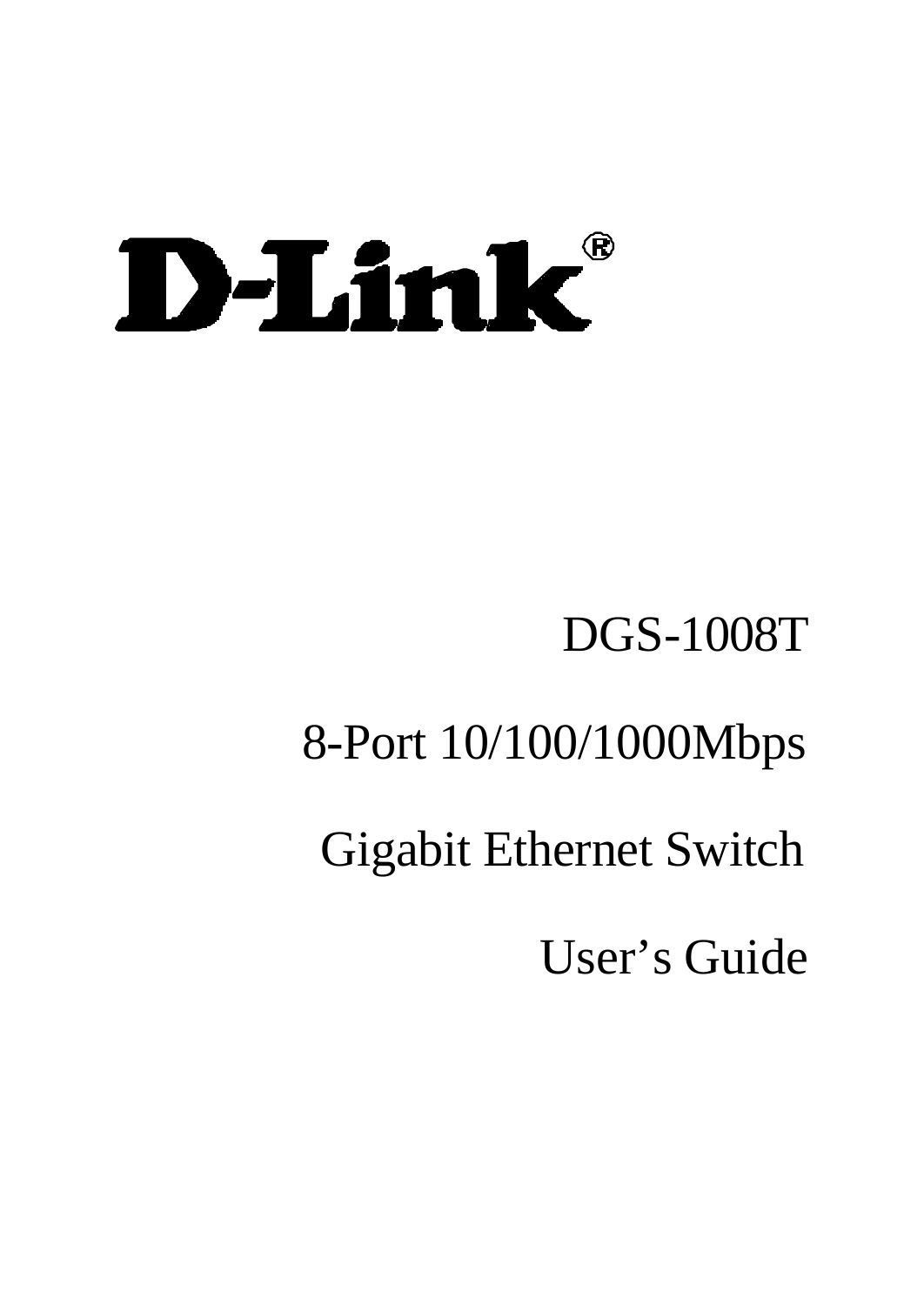#### **TABLE OF CONTENTS**

| <b>IDENTIFYING EXTERNAL COMPONENTS 11</b> |  |
|-------------------------------------------|--|
|                                           |  |
|                                           |  |
|                                           |  |
|                                           |  |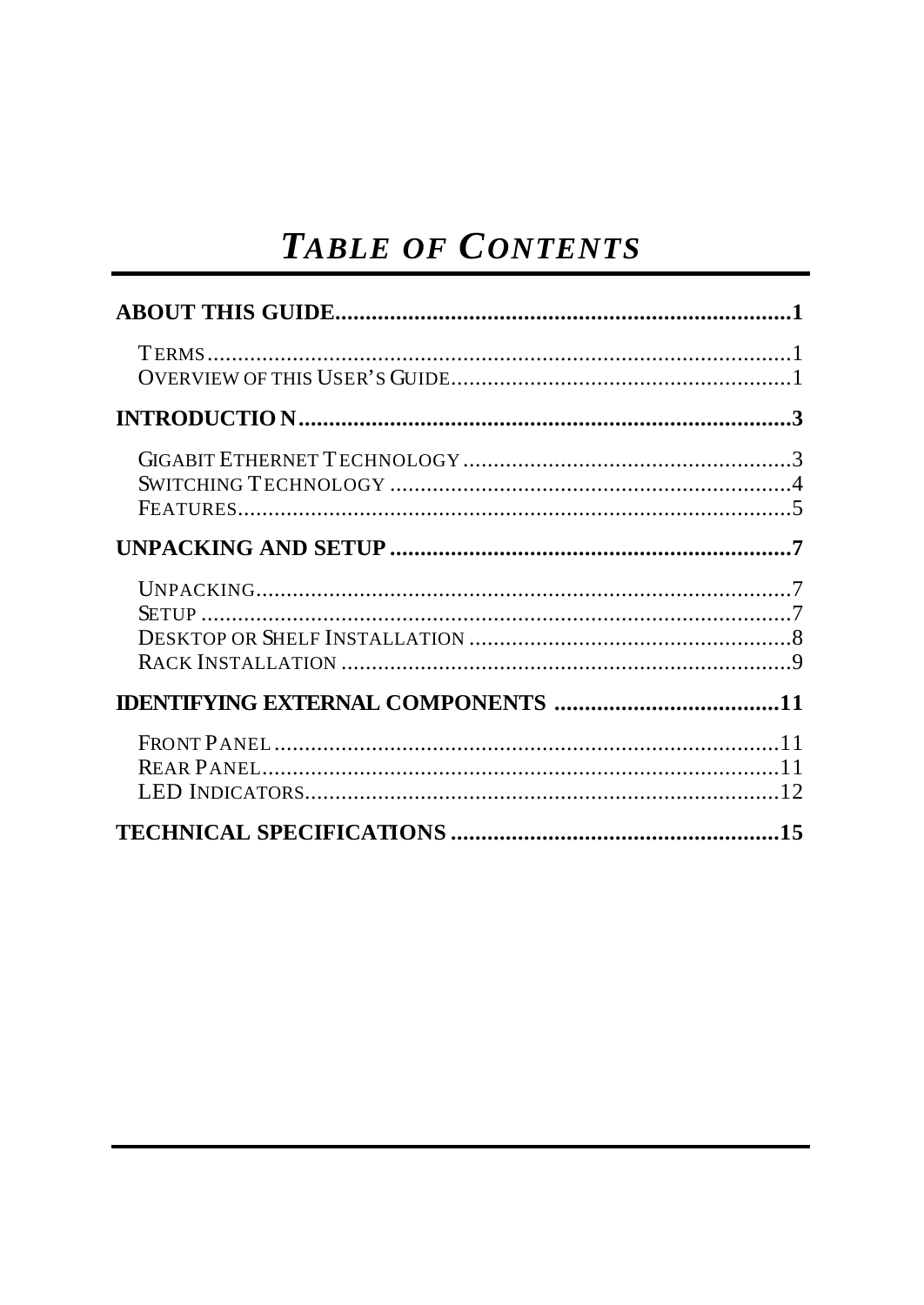## *ABOUT THIS GUIDE*

This user's guide tells you how to install your 8-Port 10/100/1000Mbps Gigabit Ethernet Switch, how to connect it to your Gigabit Ethernet network.

#### **Terms**

For simplicity, this documentation uses the terms "Switch" (first letter upper case) to refer to the 8-Port 10/100/1000Mbps Gigabit Ethernet Switch, and "switch" (first letter lower case) to refer to all Ethernet switches, including the 8-Port  $10/100/1000$ Mbps Gigabit Ethernet Switch.

#### **Overview of this User's Guide**

- *Introduction* Describes the Switch and its features.
- *Unpacking and Setup.* Helps you get started with the basic installation of the Switch.
- ♦ *Identifying External Components*. Describes the front panel, rear panel, and LED indicators of the Switch.
- ♦ *Technical Specifications*. Lists the technical specifications of the Switch.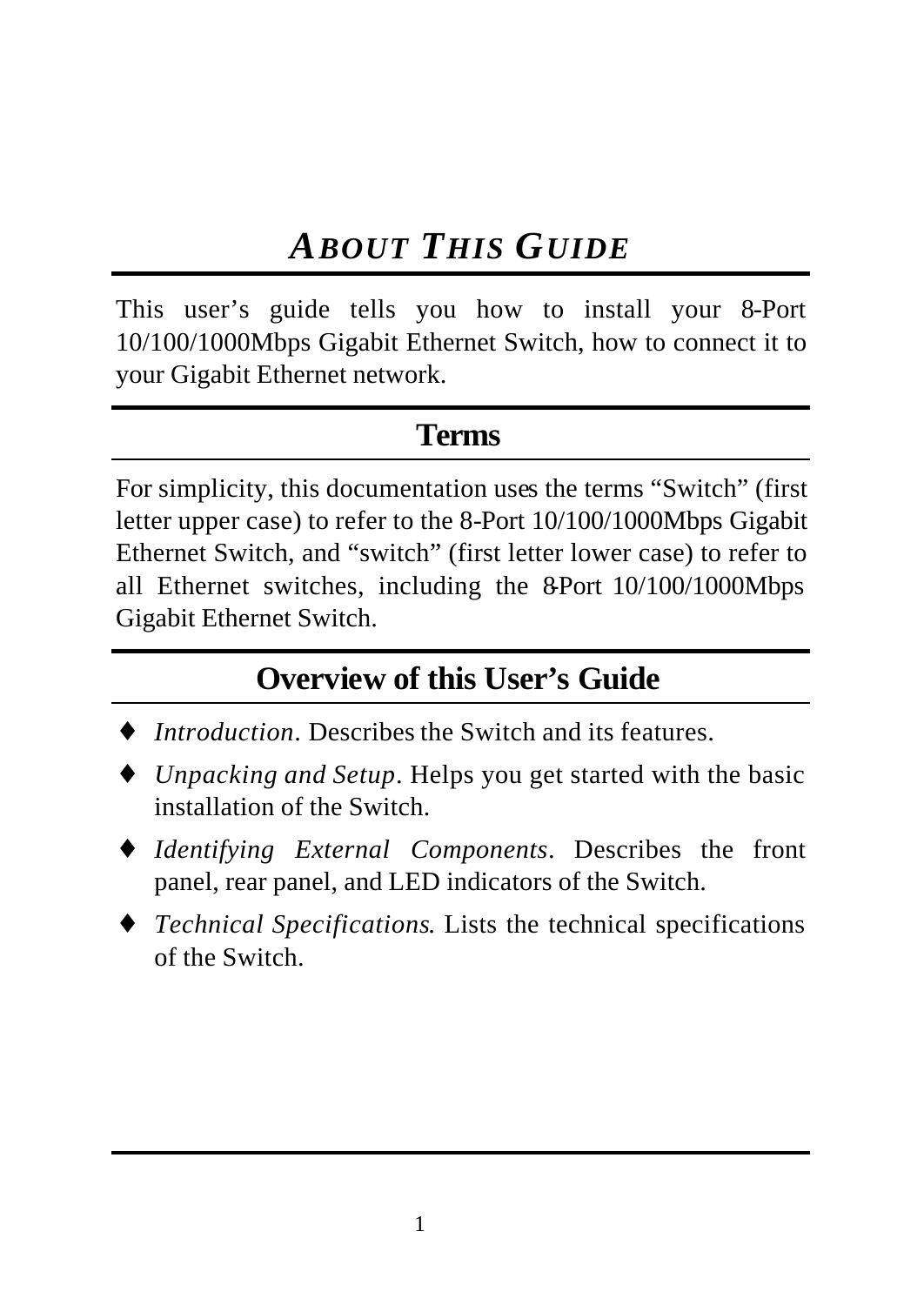#### *INTRODUCTION*

This section describes the features of the 8-Port 10/100/1000Mbps Gigabit Ethernet Switch, as well as giving some background information about Gigabit Ethernet and switching technology.

#### **Gigabit Ethernet Technology**

Gigabit Ethernet is an extension of IEEE 802.3 Ethernet utilizing the same packet structure, format, and support for CSMA/CD protocol, full duplex, flow control, and management objects, but with a tenfold increase in theoretical throughput over 100-Mbps Fast Ethernet and a hundredfold increase over 10-Mbps Ethernet. Since it is compatible with all 10-Mbps and 100-Mbps Ethernet environments, Gigabit Ethernet provides a straightforward upgrade without wasting a company's existing investment in hardware, software, and trained personnel.

The increased speed and extra bandwidth offered by Gigabit Ethernet is essential to coping with the network bottlenecks that frequently develop as computers and their busses get faster and more users use applications that generate more traffic. Upgrading key components, such as your backbone and servers to Gigabit Ethernet can greatly improve network response times as well as significantly speed up the traffic between your subnets.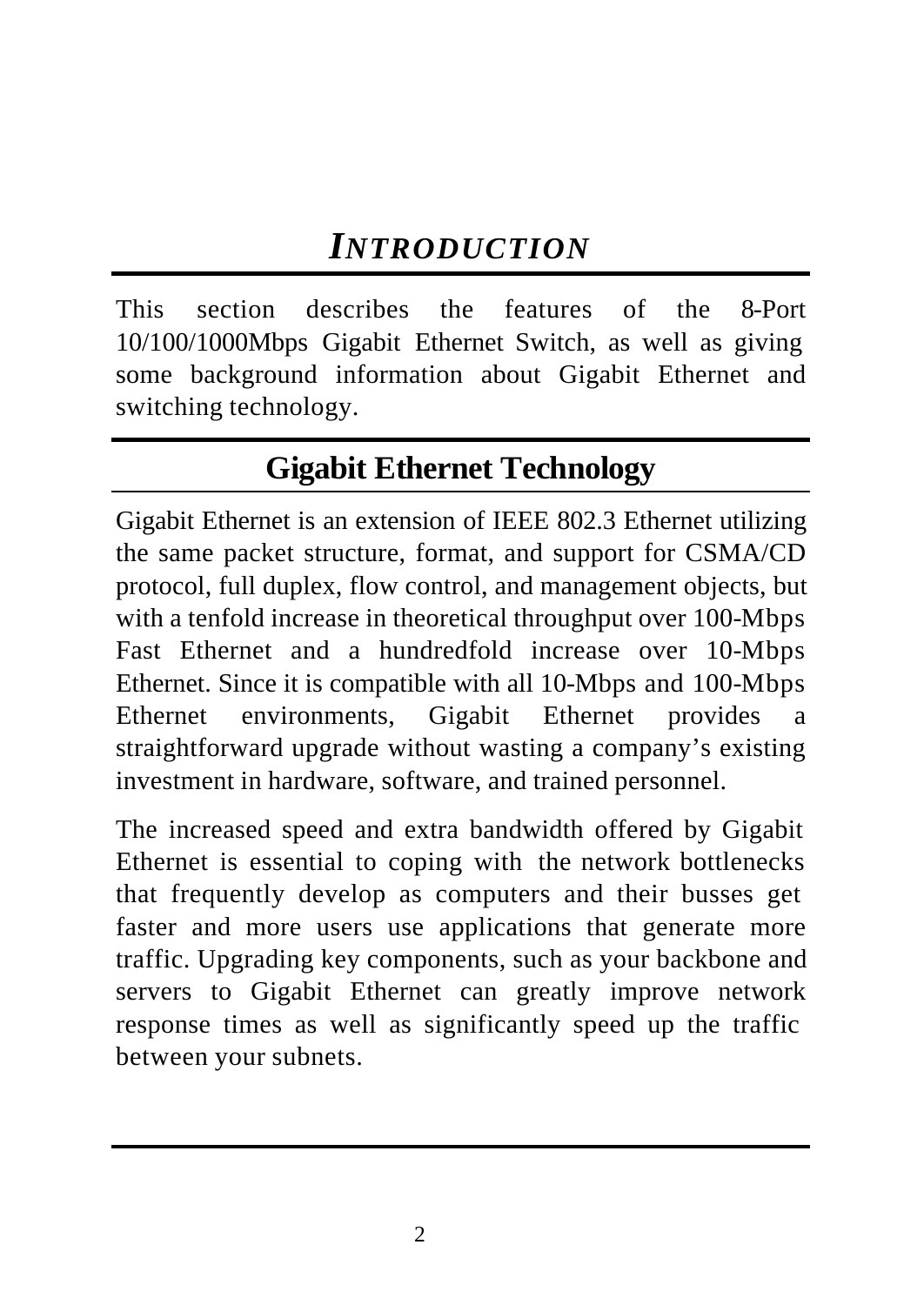Gigabit Ethernet supports video conferencing, complex imaging, and similar data-intensive applications. Likewise, since data transfers occur 10 times faster than Fast Ethernet, servers outfitted with Gigabit Ethernet NIC's are able to perform 10 times the number of operations in the same amount of time.

## **Switching Technology**

Another key development pushing the limits of Ethernet technology is in the field of switching technology. A switch bridges Ethernet packets at the MAC address level of the Ethernet protocol transmitting among connected Ethernet or fast Ethernet LAN segments.

Switching is a cost-effective way of increasing the total network capacity available to users on a local area network. A switch increases capacity and decreases network loading by making it possible for a local area network to be divided into different *segments* which don't compete with each other for network transmission capacity, giving a decreased load on each.

The switch acts as a high-speed selective bridge between the individual segments. Traffic that needs to go from one segment to another is automatically forwarded by the switch, without interfering with any other segments. This allows the total network capacity to be multiplied, while still maintaining the same network cabling and adapter cards.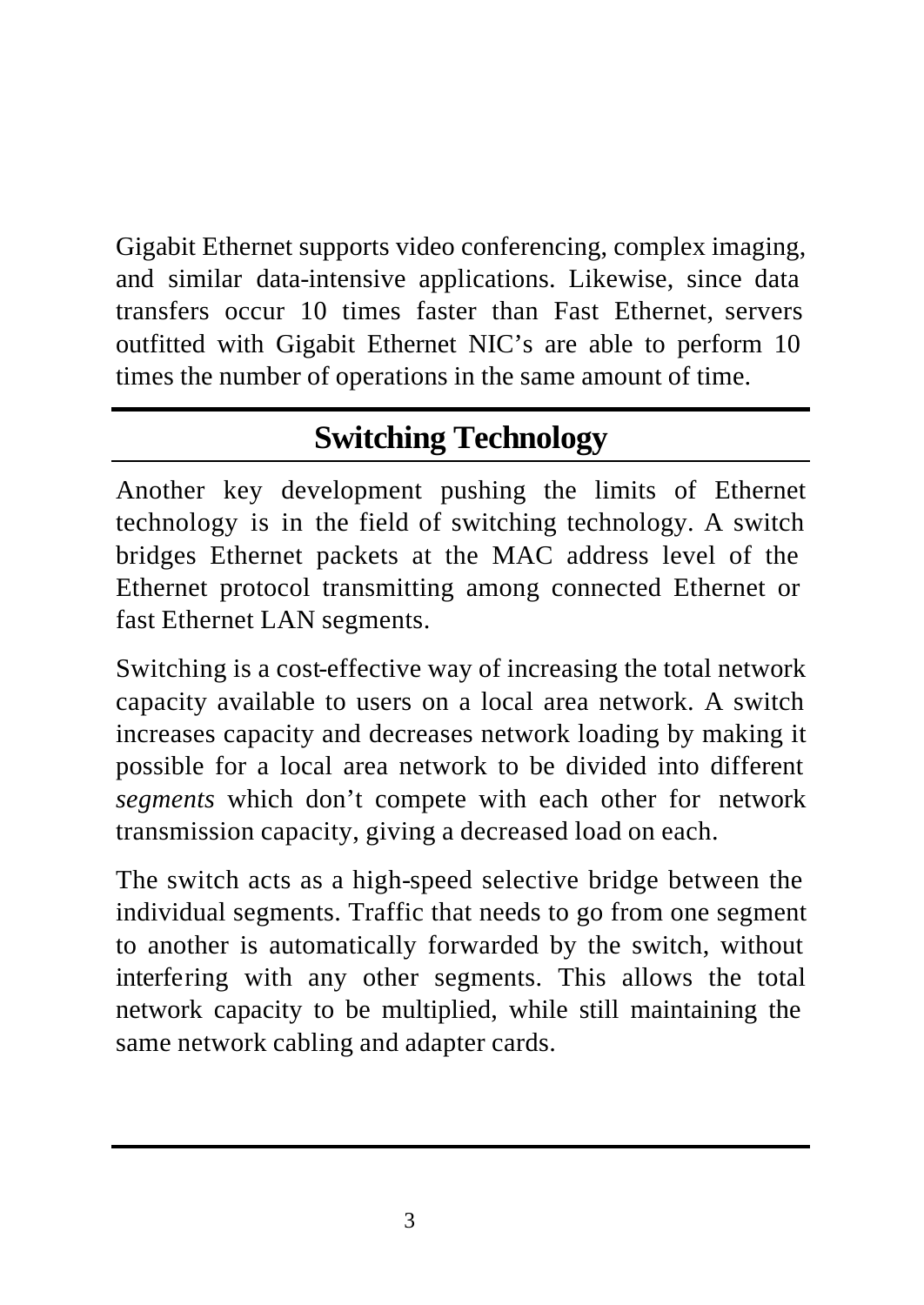Switching LAN technology is a marked improvement over the previous generation of network bridges, which were characterized by higher latencies. Routers have also been used to segment local area networks, but the cost of a router and the setup and maintenance required make routers relatively impractical. Today's switches are an ideal solution to most kinds of local area network congestion problems.

#### **Features**

The 8-Port 10/100/1000Mbps Gigabit Ethernet Switch was designed for easy installation and high performance in an environment where traffic on the network and the number of users increase continuously.

- 8 10/100/1000Mbps NWay Auto-MDI Ethernet ports
- $\blacklozenge$  Full/half duplex transfer mode for 10Mbps and 100Mbps
- 
- ◆ Full duplex transfer mode for 1000Mbps<br>Wire speed reception and transmission<br>Store-and-Forward switching method<br>Integrated address Look-Up Engin Wire speed reception and transmission
- Store-and-Forward switching method
- Integrated address Look-Up Engine, supports 8K absolute MAC addresses
- ◆ Supports 512K Bytes data buffer per device<br>Extensive front-panel diagnostic LEDs<br>EEE 802.3x flow control for full-duplex
- Extensive front-panel diagnostic LEDs
- IEEE  $802.3x$  flow control for full-duplex
- Back pressure flow control for half-duplex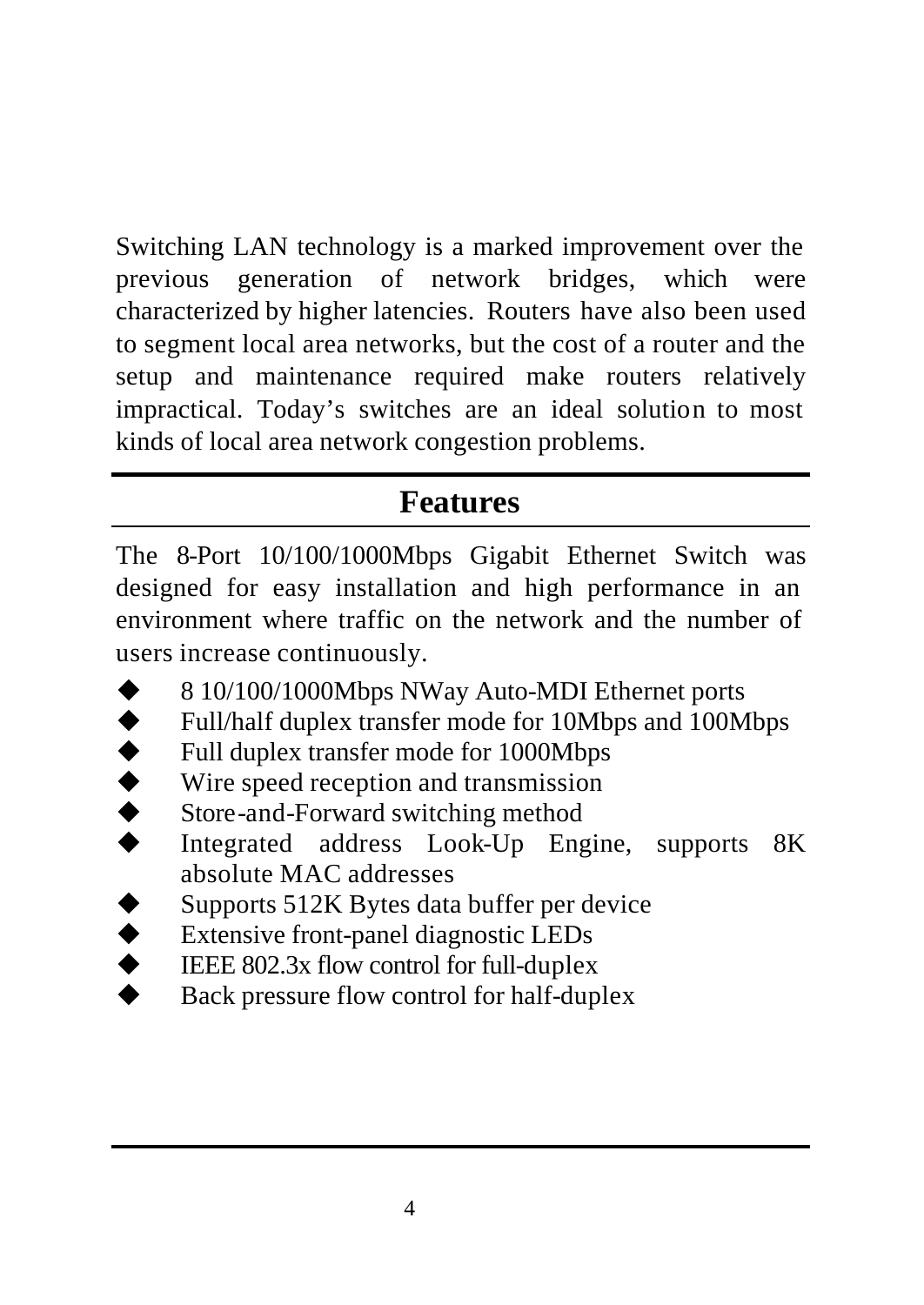### *UNPACKING AND SETUP*

This chapter provides unpacking and setup information for the Switch.

#### **Unpacking**

Open the shipping carton of the Switch and carefully unpack its contents. The carton should contain the following items:

- ♦ One 8-Port 10/100/1000Mbps Gigabit Ethernet Switch
- ♦ Accessory pack: 2 mounting brackets and screws
- ♦ Four rubber feet with adhesive backing
- ♦ One AC power cord
- ♦ User's guide

If any item is found missing or damaged, please contact your local reseller for replacement.

#### **Setup**

The setup of the Switch can be performed using the following steps:

- The surface must support at least  $5 \text{ kg}$ .
- The power outlet should be within 1.82 meters (6 feet) of the device.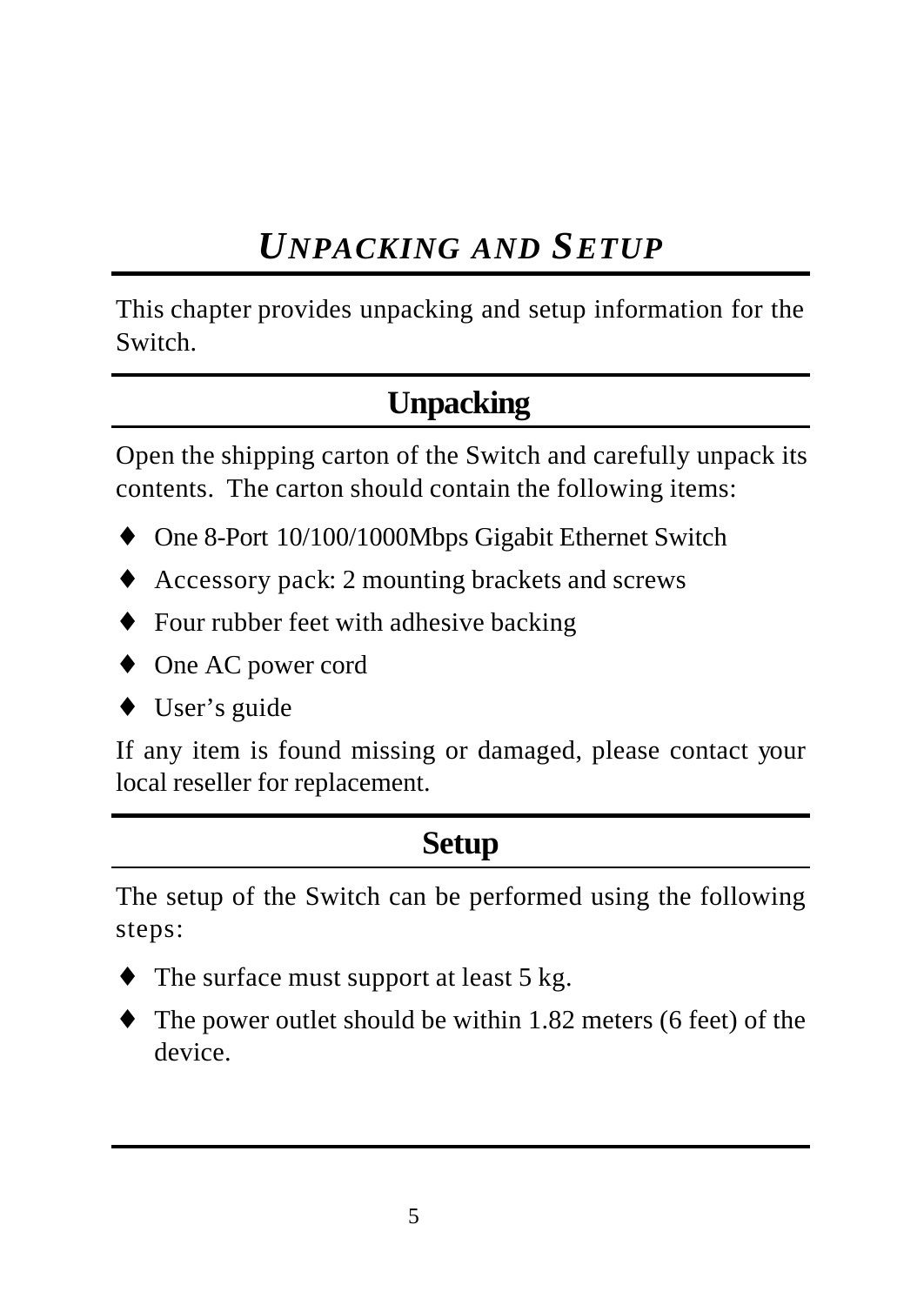- ♦ Visually inspect the power cord and see that it is secured fully to the AC power connector.
- ♦ Make sure that there is proper heat dissipation from and adequate ventilation around the Switch. Do not place heavy objects on the Switch.

#### **Desktop or Shelf Installation**

When installing the Switch on a desktop or shelf, the rubber feet included with the device must be first attached. Attach these cushioning feet on the bottom at each corner of the device. Allow enough ventilation space between the device and the objects around it.



**Gigabit Ethernet Switch installed on a Desktop or Shelf**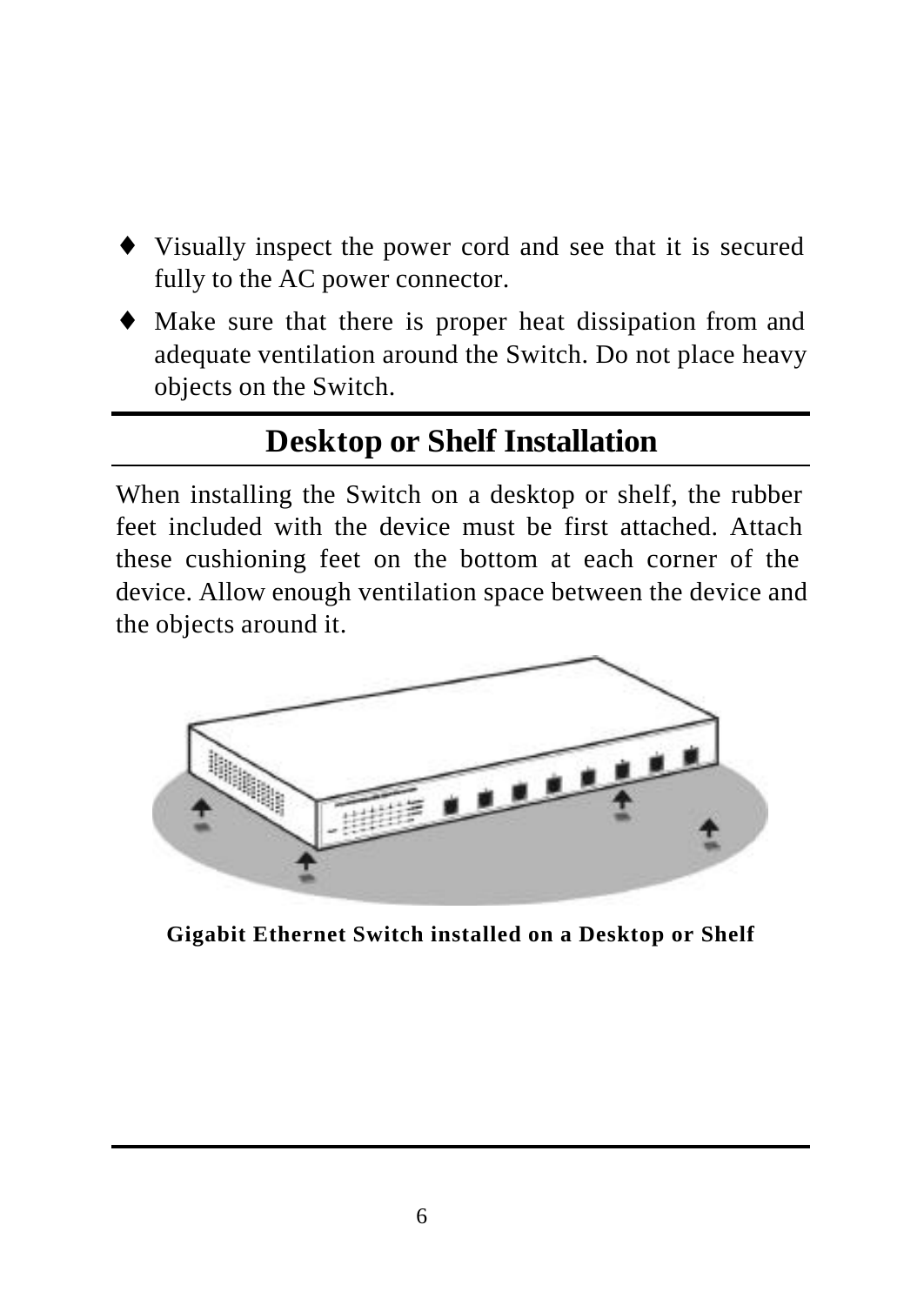#### **Rack Installation**

The Switch can be mounted in an EIA standard size, 19-inch rack, which can be placed in a wiring closet with other equipment. To install, attach the mounting brackets on the switch's front panel (one on each side) and secure them with the screws provided.



**Attaching the mounting brackets to the Switch**

Then, use the screws provided with the equipment rack to mount the Switch in the rack.



**Installing the Switch in an equipment rack**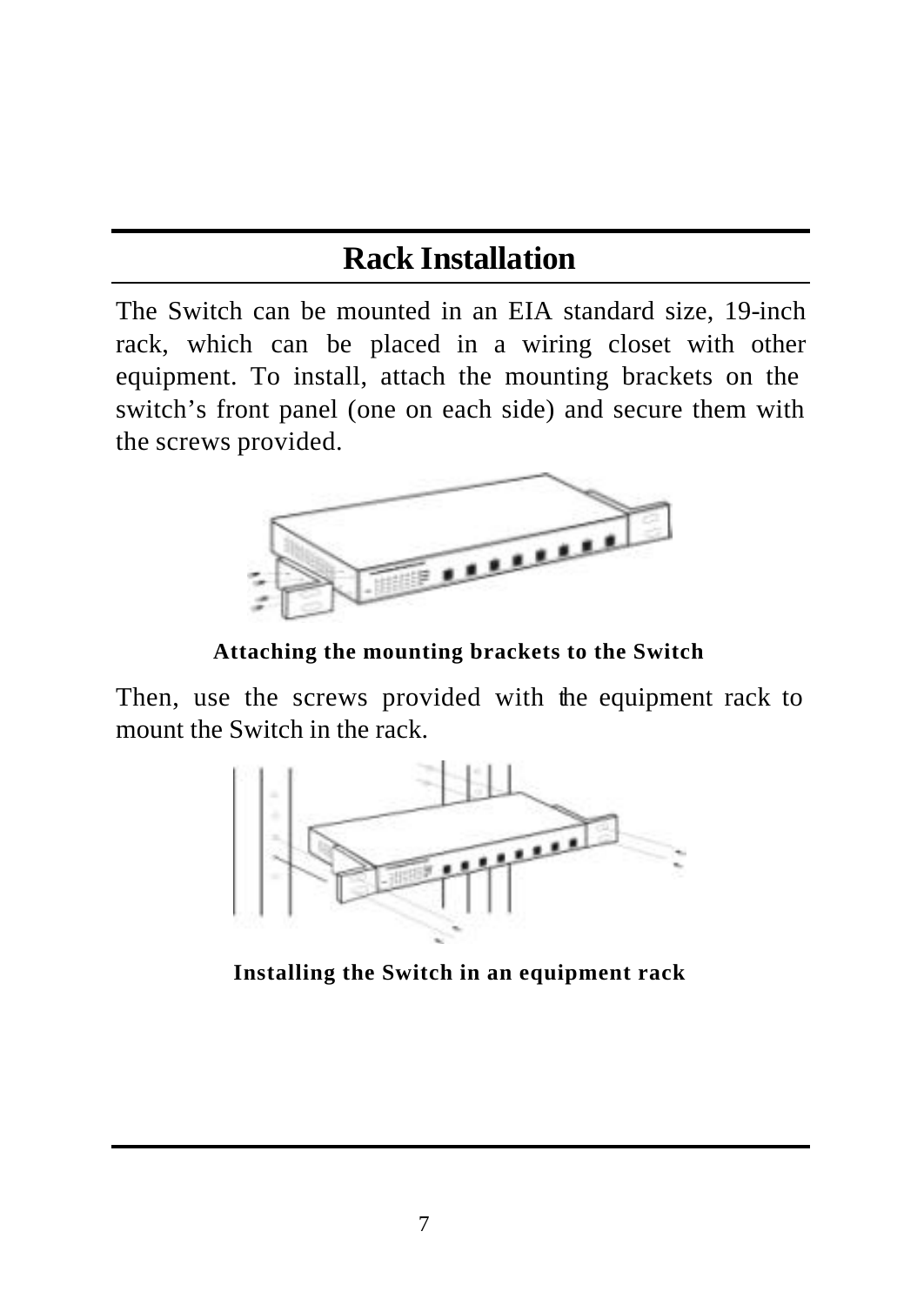#### *IDENTIFYING EXTERNAL COMPONENTS*

This chapter describes the front panel, rear panel and LED indicators of the Switch

#### **Front Panel**

The front panel of the Switch consists of 8 1000BASE-T ports and LED indicators.



**Front panel view of the Switch**

- ♦ Eight Gigabit Ethernet ports of 10/100/1000Mbps Auto-Negotiation interface.
- ♦ Comprehensive LED indicators that display the conditions of the Switch and status of the network. A description of these LED indicators follows (see *LED Indicators*).

#### **Rear Panel**

The rear panel of the Switch consists of an AC power connector. The following shows the rear panel of the Switch.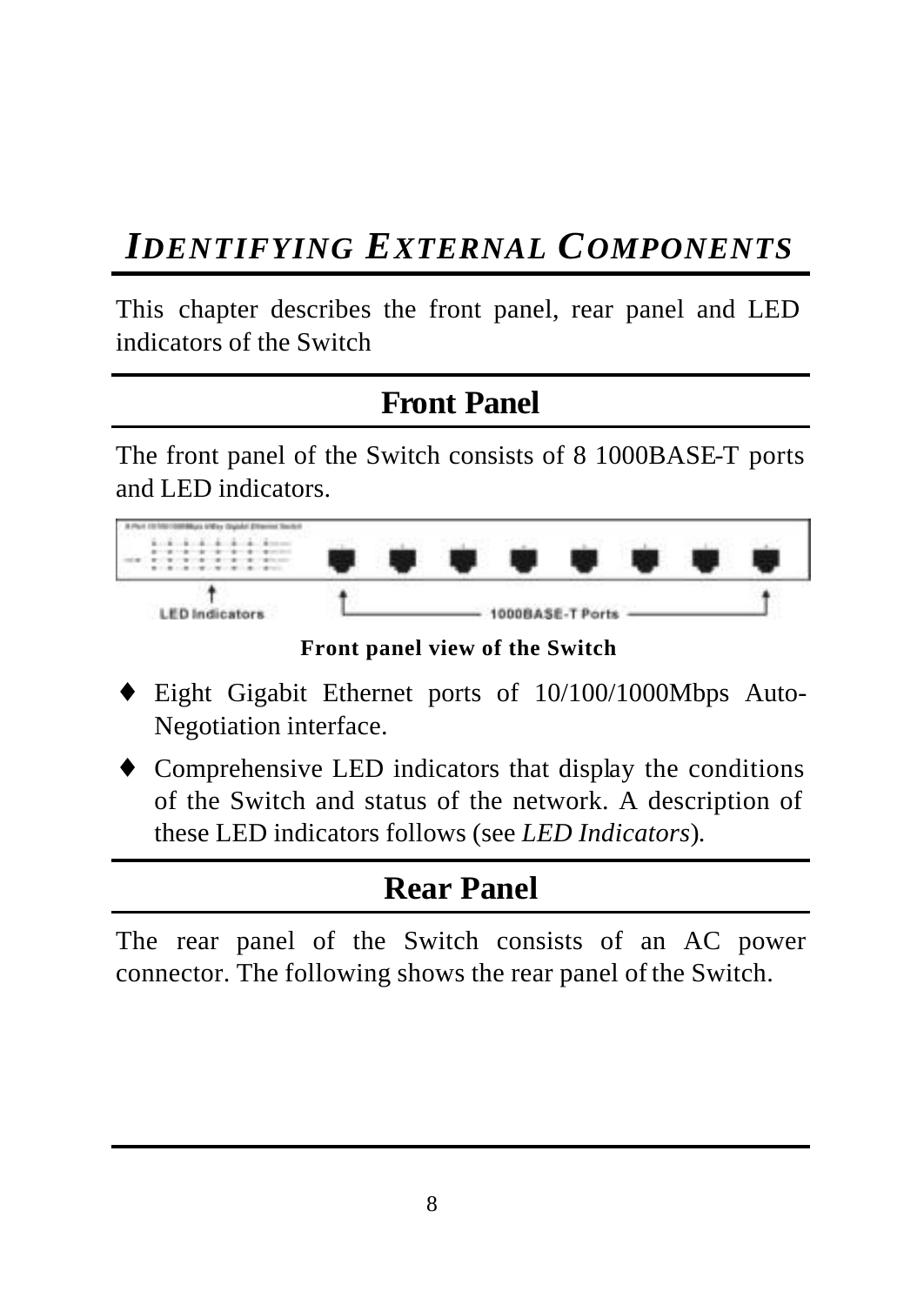

#### **Rear panel view of the Switch**

♦ **AC Power Connector** This is a three-pronged connector that supports the power cord. Plug in the female connector of the provided power cord into this connector, and the male into a power outlet. Supported input voltages range from  $100 \sim 240$  VAC at  $50 \sim 60$  Hz.

#### **LED Indicators**

The LED indicators of the Switch include Power, 10/100/1000M Link/Act, and Full-Duplex/Collision. The following shows the LED indicators for the Switch along with an explanation of each indicator.



**The Switch LED indicators**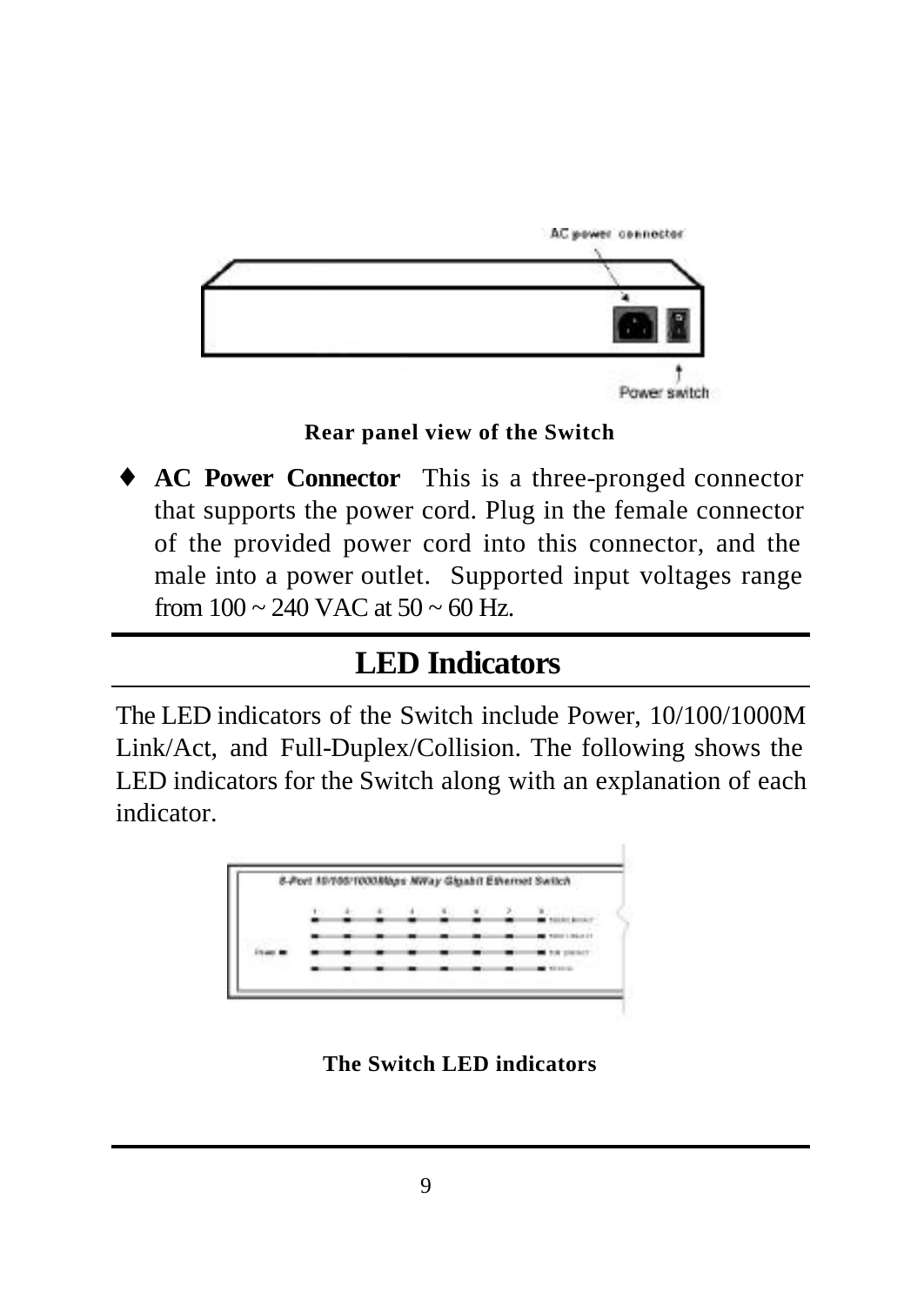#### **Per unit:**

♦ **Power** This indicator lights green when the Switch is receiving power, otherwise, it is off.

#### **Per port:**

- ♦ **1000M LINK/ACT**. These LED indicators are lit when there is a secure connection (or link) to 1000Mbps Gigabit Ethernet device at any of the ports. The LED indicators blink whenever there is reception or transmission (i.e. Activity--Act) of data occurring at a port.
- ♦ **100M LINK/ACT**. These LED indicators are lit when there is a secure connection (or link) to 100Mbps Fast Ethernet device at any of the ports. The LED indicators blink whenever there is reception or transmission (i.e. Activity-- Act) of data occurring at a port.
- ♦ **10M LINK/ACT**. These LED indicators are lit when there is a secure connection (or link) to 10Mbps Ethernet device at any of the ports. The LED indicators blink whenever there is reception or transmission (i.e. Activity--Act) of data occurring at a port.
- ♦ **FDX/COL.** These LED indicators are lit when there respective ports are in full duplex mode . Otherwise, they are blinking when collisions are occurring on the respective ports.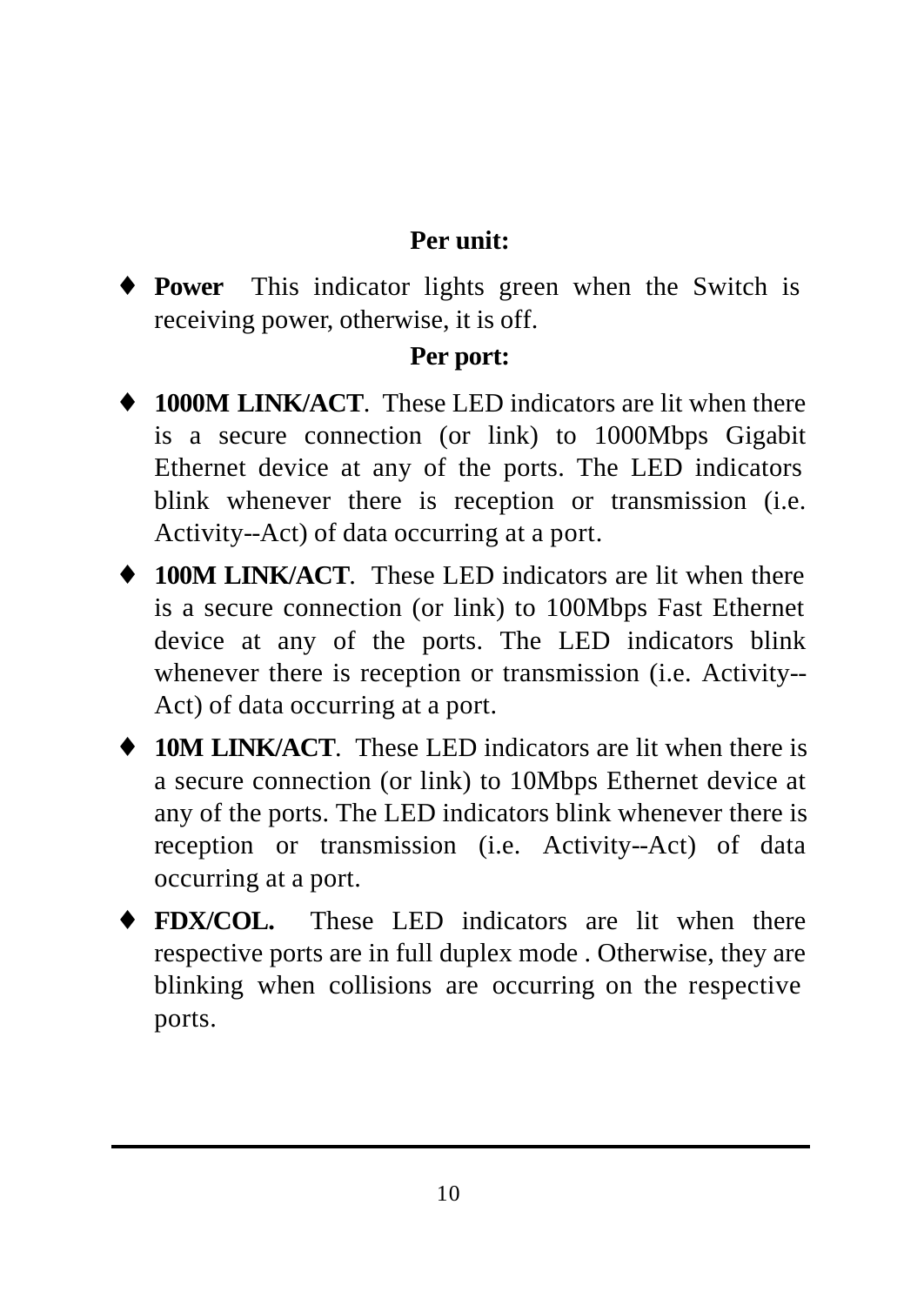## *TECHNICAL SPECIFICATIONS*

| General             |                                               |                |                                                                              |
|---------------------|-----------------------------------------------|----------------|------------------------------------------------------------------------------|
| Standards:          | <b>IEEE 802.3ab 1000BASE-T</b>                |                |                                                                              |
|                     | <b>IEEE 802.3u 100BASE-TX</b>                 |                |                                                                              |
|                     | <b>IEEE 802.3 10BASE-T</b>                    |                |                                                                              |
| Protocol:           |                                               | <b>CSMA/CD</b> |                                                                              |
| Data Transfer       | Ethernet:                                     | 10Mbps         | (Half-duplex)                                                                |
| Rate:               |                                               | 20Mbps         | (Full-duplex)                                                                |
|                     | <b>Fast Ethernet:</b>                         | 100Mbps        | (Half-duplex)                                                                |
|                     |                                               | 200Mbps        | (Full-duplex)                                                                |
|                     | Gigabit Ethernet: 2000Mbps                    |                | (Full-duplex                                                                 |
| Topology:           |                                               | Star           |                                                                              |
| Network Cables:     | Ethernet:                                     |                | 2-pair UTP Cat. 3,4,5,<br>EIA/TIA-568 100-ohm<br>screened twisted-pair (STP) |
|                     | <b>Fast Ethernet:</b>                         |                | 2-pair UTP Cat. 5, EIA/TIA-<br>568 100-ohm screened twisted-<br>pair (STP)   |
|                     | Gigabit Ethernet: 4-pair UTP Cat. 5, EIA/TIA- |                | 568 100-ohm screened twisted-<br>pair (STP)                                  |
| Number of<br>Ports: | Eight (8) 10/100/1000Mbps Auto-Negotiation    | ports          |                                                                              |